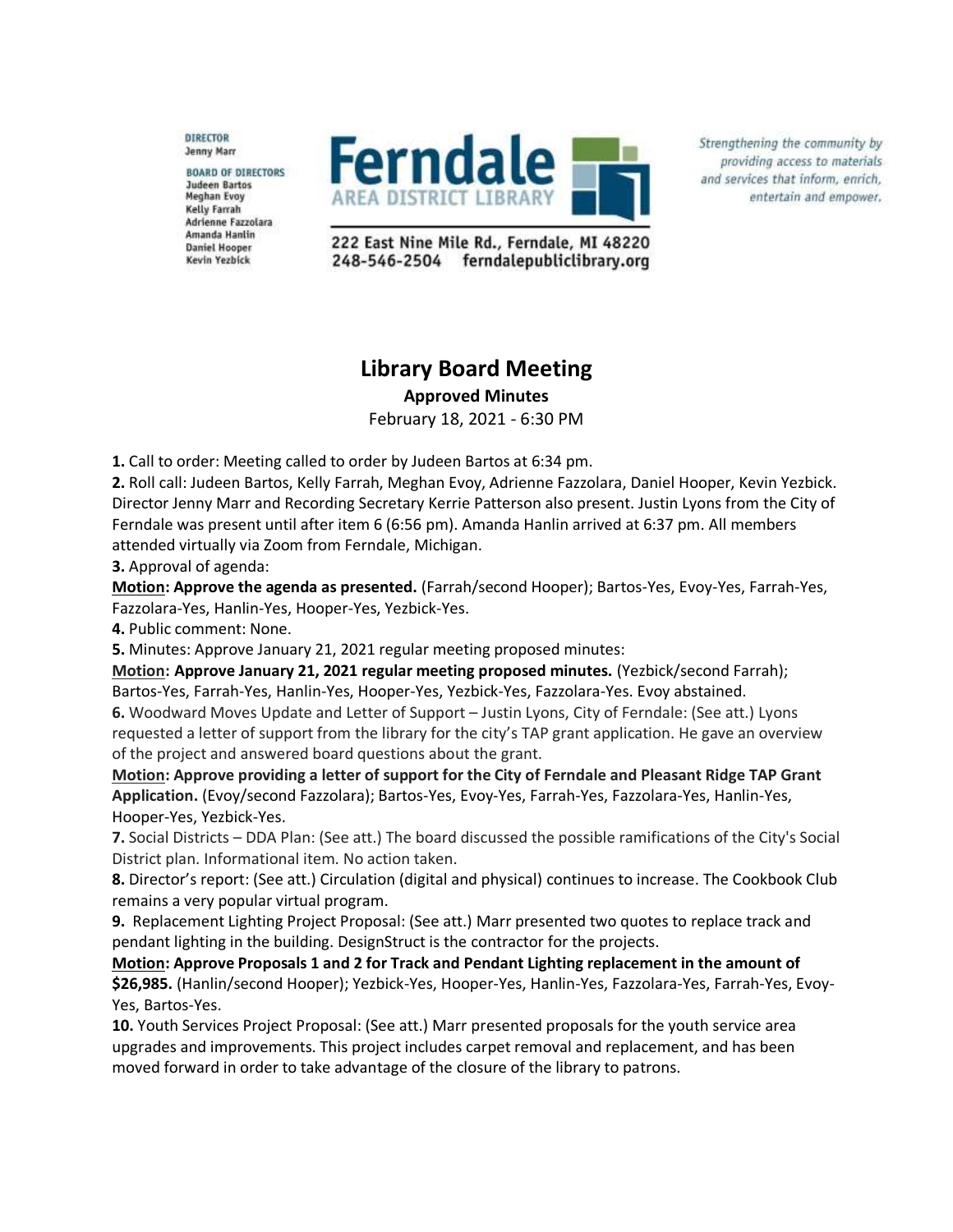**Motion: Approve the Youth Services Project Proposal by Library Design Associates in an amount not to exceed \$123,746 with oversight by the Finance Committee.** (Yezbick/second Hooper); Yezbick-Yes,

Hooper-Yes, Hanlin-Yes, Fazzolara-Yes, Farrah-Yes, Evoy-Yes, Bartos-Yes.

**11.** Mechanical Systems Planned Maintenance Proposal: (See att.) Marr presented quotes from two companies.

**Motion: Approve the Proposed Planned Maintenance contract with Guardian Environmental Services (GES) in the amount of \$9,180 paid in quarterly installments.** (Yezbick/second Fazzolara); Bartos-Yes, Evoy-Yes, Farrah-Yes, Fazzolara-Yes, Hanlin-Yes, Hooper-Yes, Yezbick-Yes.

**12.** Biblioboard Demonstration: Marr gave a brief demonstration. The app allows the library to store multimedia without using website storage space. Concerts, filmed programming, collections of photos, etc can be uploaded and archived for the public to explore. It is meant to work along with current social media and the website to provide a more permanent space for library content.

**13.** Acceptance of expenditures and finance reports for the month of January.

**Motion: Accept the expenditures and finance reports for the month of January.** (Hanlin/second Farrah); Bartos-Yes, Evoy-Yes, Farrah-Yes, Fazzolara-Yes, Hanlin-Yes, Hooper-Yes, Yezbick-Yes. **14.** Budget Amendment Proposal – FY2021: (See att.) Budget adjustments necessary to align expenditures and revenues to current situation.

**Motion: Approve the amended budget for FY 2021.** (Yezbick/second Evoy); Bartos-Yes, Evoy-Yes, Farrah-Yes, Fazzolara-Yes, Hanlin-Yes, Hooper-Yes, Yezbick-Yes.

**15.** Election of Officers for President, Vice-President, Secretary and Treasurer: Slate – Bartos-President, Fazzolara – VicePresident, Farrah – Secretary, Yezbick – Treasurer.

**Motion: Approve the slate of officers.** (Hooper/second Hanlin); Yezbick-Yes, Hooper-Yes, Hanlin-Yes, Fazzolara-Yes, Farrah-Yes, Evoy-Yes, Bartos-Yes.

**16.** Committee reports:

**A.** Art & Exhibitions: (See att.) Exhibitions will be posted on Biblioboard.

**B.** Friends of the FPL: Couch to 5K is in progress. E-Commerce on website will be live soon.

**C.** Equity, Diversity and Inclusion: No report.

**D.** Finance: (See att.) Everything presented earlier in the meeting was discussed prior by this committee.

**E.** Personnel: No report.

**F.** Schools: No report.

**17.** Committee membership discussion and appointment of new Chairs:

**A.** Hooper will continue to chair Art & Exhibitions.

**B.** Farrah will remain the liaison to the Friends.

**C.** Hanlin will chair the Equity, Diversity and Inclusion Committee. Hooper will take part.

**D.** Bartos will remain chair of the Finance Committee and Yezbick remains on it.

**E.** Adrienne will continue chairing the Personnel Committee.

**F.** Schools Committee Chair will be appointed at a later date.

**G.** Evoy will shadow each committee prior to being appointed.

**18.** Review action items:

**A.** The letter of support for the TAP grant application will be edited by Marr, Hanlin and Yezbick, and will be submitted by Monday.

**B.** Farrah will review the courtyard policy, and work with Marr and library counsel to amend as needed for pandemic protocols.

**C.** Marr will create a Google Drive folder for Youth Area project documents.

**D.** Marr will share access to the board's Google Drive with Evoy.

**E.** Committees are expected to allow/invite Evoy to attend their meetings for training/shadowing.